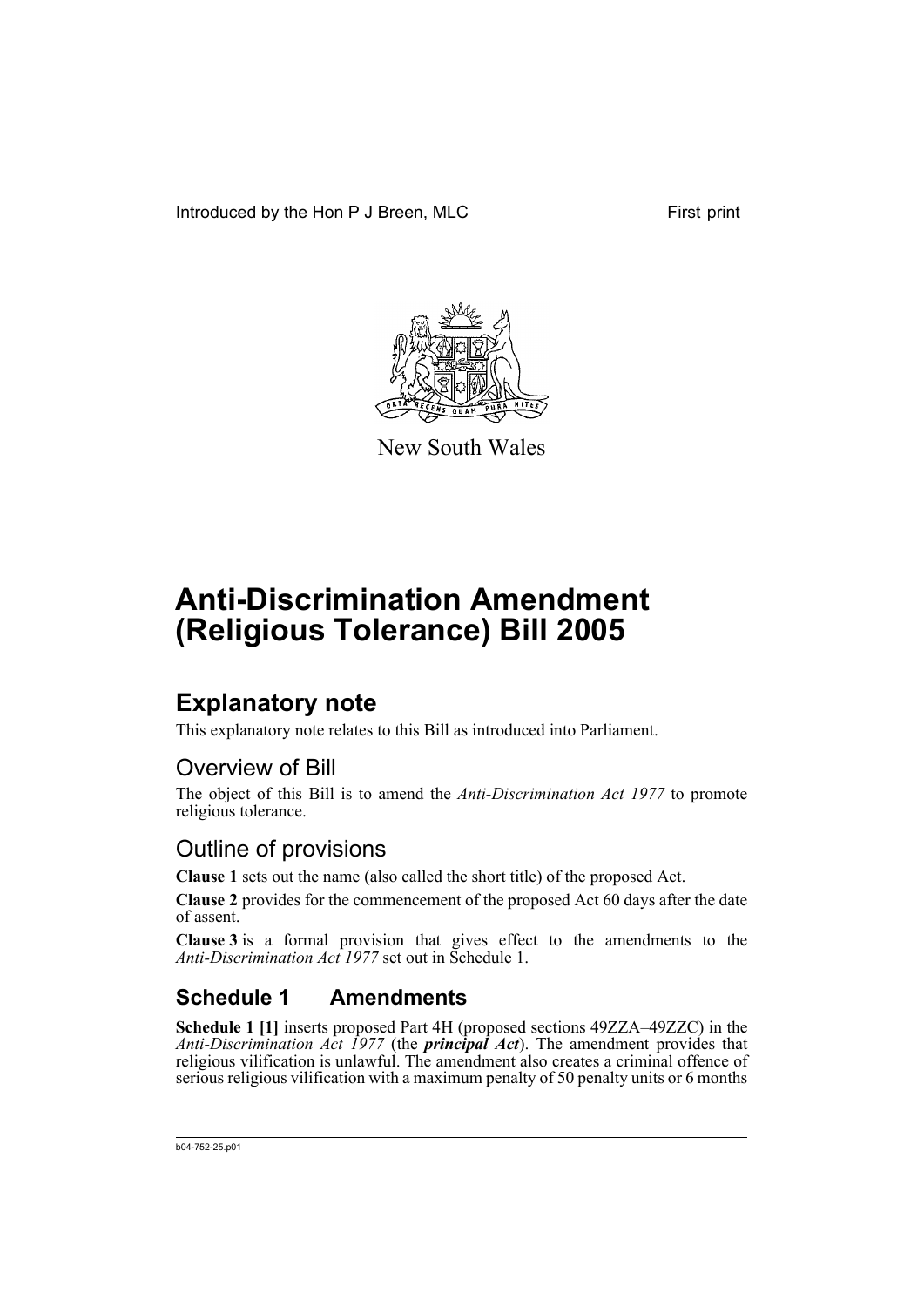Explanatory note

imprisonment or both in the case of an individual and 100 penalty units in the case of a corporation.

**Schedule 1 [2] and [3]** make consequential amendments. These amendments allow for a complaint of religious vilification to be lodged with the President of the Anti-Discrimination Board. Such a complaint may be resolved by way of conciliation by the President of the Board or may be referred to the Administrative Decisions Tribunal (the *Tribunal*). The Tribunal may take action including dismissing the complaint, awarding damages up to \$40,000, enjoining the respondent from continuing or repeating any conduct rendered unlawful by the principal Act or requiring the respondent to publish an apology.

**Schedule 1 [4] and [5]** insert savings and transitional provisions consequential on the enactment of the proposed Act.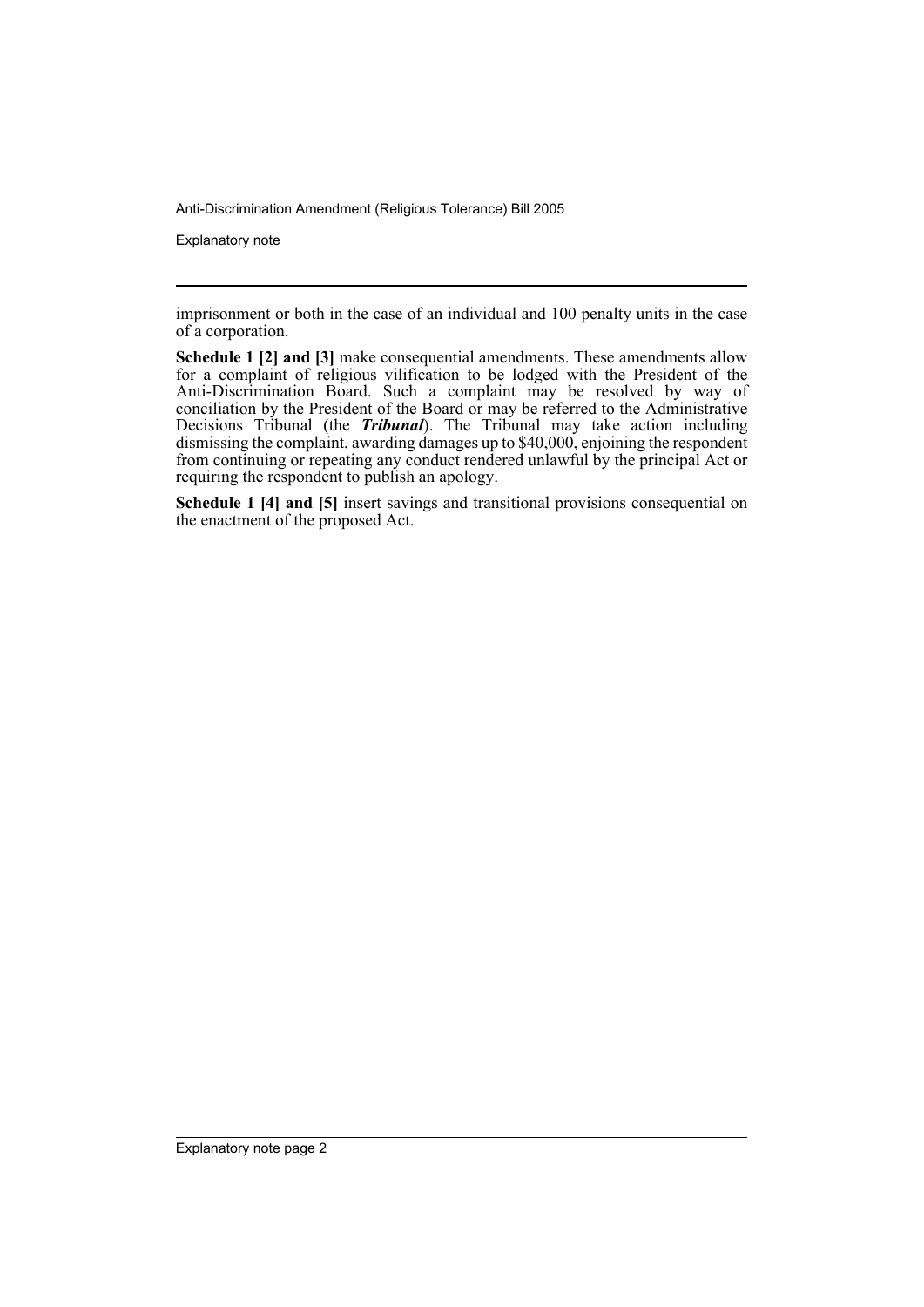Introduced by the Hon P J Breen, MLC First print



New South Wales

# **Anti-Discrimination Amendment (Religious Tolerance) Bill 2005**

## **Contents**

|    |                                                   | Page |
|----|---------------------------------------------------|------|
| 1. | Name of Act                                       |      |
|    | 2 Commencement                                    |      |
|    | 3 Amendment of Anti-Discrimination Act 1977 No 48 |      |
|    | Schedule 1 Amendments                             |      |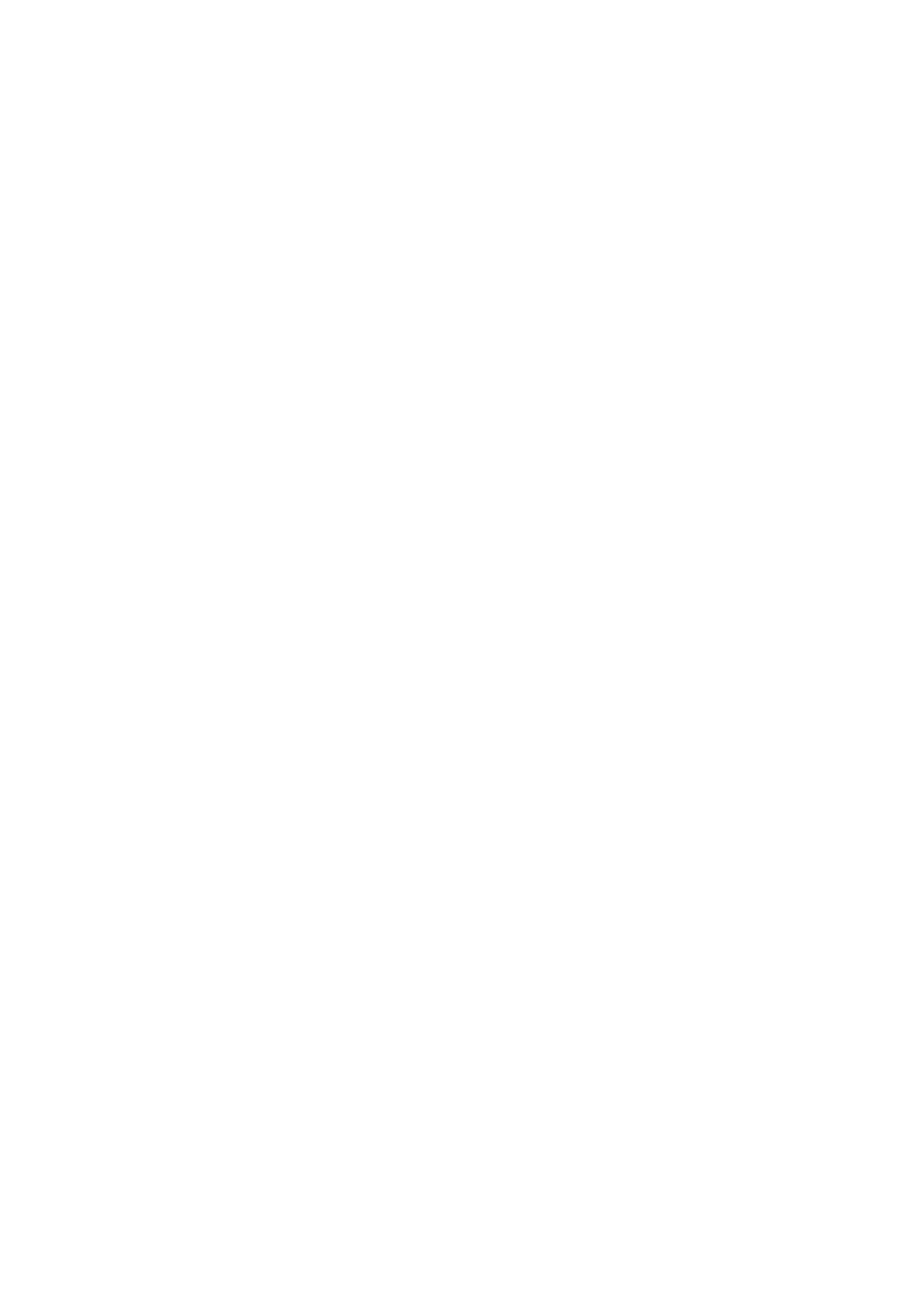

New South Wales

## **Anti-Discrimination Amendment (Religious Tolerance) Bill 2005**

No , 2005

#### **A Bill for**

An Act to amend the *Anti-Discrimination Act 1977* to promote religious tolerance; and for other purposes.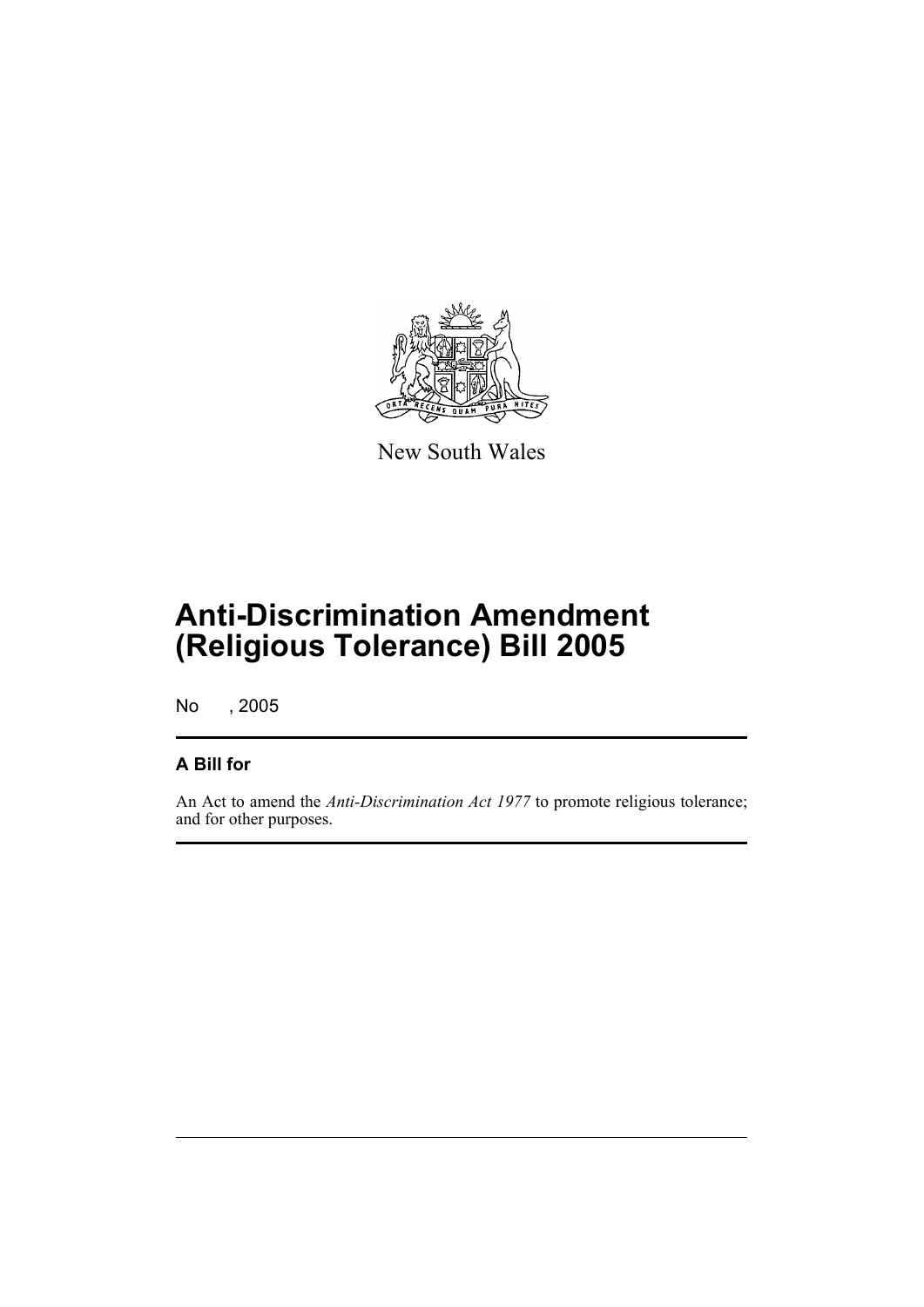<span id="page-5-2"></span><span id="page-5-1"></span><span id="page-5-0"></span>

|              | The Legislature of New South Wales enacts:                                       |                     |
|--------------|----------------------------------------------------------------------------------|---------------------|
| 1            | Name of Act                                                                      | $\overline{2}$      |
|              | This Act is the Anti-Discrimination Amendment (Religious Tolerance)<br>Act 2005. | 3<br>$\overline{4}$ |
| $\mathbf{2}$ | <b>Commencement</b>                                                              | 5                   |
|              | This Act commences 60 days after the date of assent.                             | 6                   |
| 3            | <b>Amendment of Anti-Discrimination Act 1977 No 48</b>                           | 7                   |
|              | The Anti-Discrimination Act 1977 is amended as set out in Schedule 1.            | 8                   |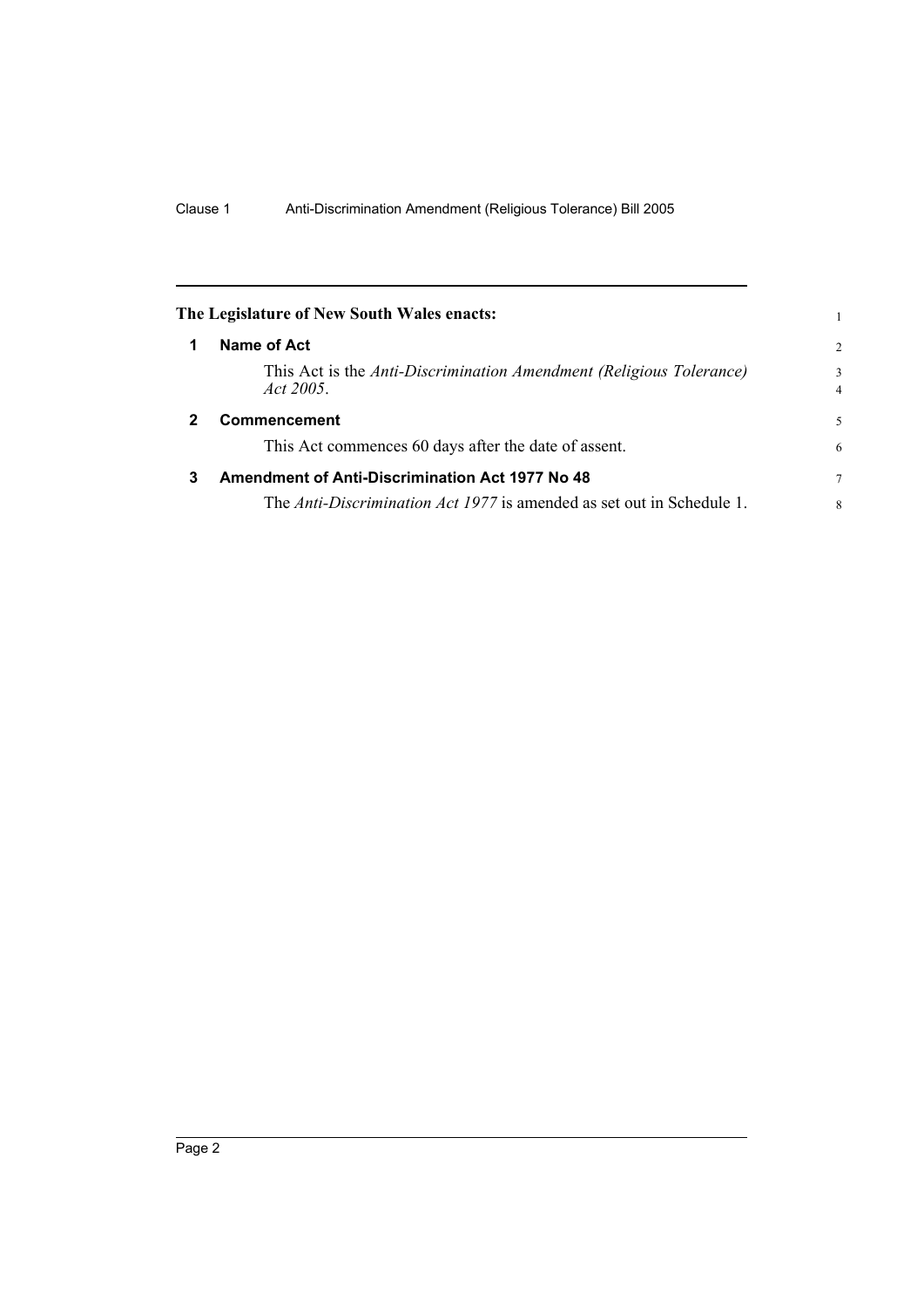Amendments Schedule 1

<span id="page-6-0"></span>

| <b>Schedule 1</b> |                       |     | <b>Amendments</b>                                                                                                       | 1              |  |
|-------------------|-----------------------|-----|-------------------------------------------------------------------------------------------------------------------------|----------------|--|
|                   |                       |     | (Section 3)                                                                                                             | $\overline{c}$ |  |
| [1]               | Part 4H               |     |                                                                                                                         | 3              |  |
|                   | Insert after Part 4G: |     |                                                                                                                         |                |  |
|                   |                       |     | <b>Part 4H Religious vilification</b>                                                                                   | 5              |  |
| 49ZZA             |                       |     | <b>Definitions</b>                                                                                                      | 6              |  |
|                   |                       |     | In this Part:                                                                                                           | $\overline{7}$ |  |
|                   |                       |     | <i>public act</i> includes:                                                                                             | 8              |  |
|                   |                       |     | any form of communication to the public including<br>(a)                                                                | 9              |  |
|                   |                       |     | writing,<br>printing,<br>displaying<br>notices.<br>speaking,                                                            | 10             |  |
|                   |                       |     | broadcasting, telecasting, screening and playing of tapes or<br>other recorded material, and                            | 11<br>12       |  |
|                   |                       |     | any conduct (not being a form of communication referred<br>(b)                                                          | 13             |  |
|                   |                       |     | to in paragraph (a)) observable by the public, including                                                                | 14             |  |
|                   |                       |     | actions and gestures and the wearing or display of clothing,                                                            | 15             |  |
|                   |                       |     | signs, flags, emblems and insignia, and                                                                                 | 16             |  |
|                   |                       |     | the distribution or dissemination of any matter to the<br>(c)                                                           | 17             |  |
|                   |                       |     | public with knowledge that the matter promotes or<br>expresses hatred towards, serious contempt for or severe           | 18<br>19       |  |
|                   |                       |     | ridicule of, a person or group of persons on the ground of                                                              | 20             |  |
|                   |                       |     | the religious belief or activity of the person or members of                                                            | 21             |  |
|                   |                       |     | the group.                                                                                                              | 22             |  |
|                   |                       |     | <i>religious belief or activity means:</i>                                                                              | 23             |  |
|                   |                       |     | holding a religious belief or view and includes not holding<br>(a)<br>a religious belief or view, and                   | 24<br>25       |  |
|                   |                       |     | engaging in a religious activity, and includes not engaging<br>(b)<br>in or refusing to engage in a religious activity. | 26<br>27       |  |
|                   | 49ZZB                 |     | <b>Religious vilification unlawful</b>                                                                                  | 28             |  |
|                   |                       | (1) | It is unlawful for a person, by a public act, to incite hatred                                                          |                |  |
|                   |                       |     | towards, serious contempt for, or severe ridicule of, a person or                                                       | 30             |  |
|                   |                       |     | group of persons on the ground of the religious belief or activity                                                      | 31             |  |
|                   |                       |     | of the person or members of the group.                                                                                  | 32             |  |
|                   |                       | (2) | Nothing in this section renders unlawful:                                                                               | 33             |  |
|                   |                       |     | a fair report of a public act referred to in subsection $(1)$ , or<br>(a)                                               | 34             |  |
|                   |                       |     |                                                                                                                         |                |  |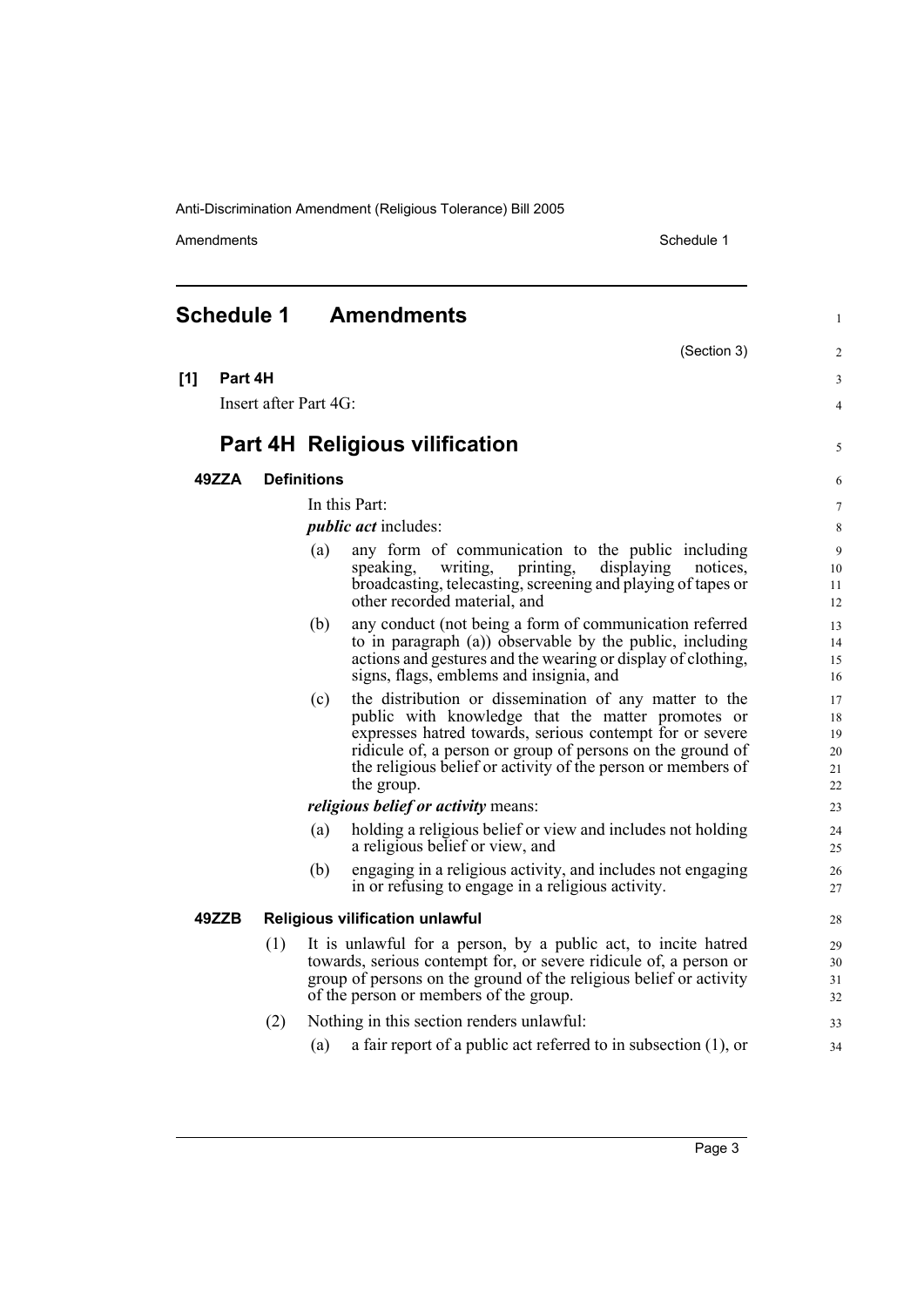Schedule 1 Amendments

|       |                                                                               |                               | (b)<br>(c)                                | a communication or the distribution or dissemination of<br>any matter comprising a publication referred to in Division<br>3 of Part 3 of the <i>Defamation Act 1974</i> or which is<br>otherwise subject to a defence of absolute privilege in<br>proceedings for defamation, or<br>a public act, done reasonably and in good faith, for<br>academic, artistic, scientific or research purposes or for<br>other purposes in the public interest, including discussion<br>or debate and expositions of any act or matter. | $\mathbf{1}$<br>$\overline{c}$<br>$\mathfrak{Z}$<br>$\overline{\mathbf{4}}$<br>5<br>6<br>$\tau$<br>$\,$ 8 $\,$<br>9 |
|-------|-------------------------------------------------------------------------------|-------------------------------|-------------------------------------------|--------------------------------------------------------------------------------------------------------------------------------------------------------------------------------------------------------------------------------------------------------------------------------------------------------------------------------------------------------------------------------------------------------------------------------------------------------------------------------------------------------------------------|---------------------------------------------------------------------------------------------------------------------|
| 49ZZC |                                                                               |                               | Offence of serious religious vilification |                                                                                                                                                                                                                                                                                                                                                                                                                                                                                                                          | 10                                                                                                                  |
|       |                                                                               | (1)                           |                                           | A person must not, by public act, incite hatred towards, serious<br>contempt for, or severe ridicule of, a person or group of persons<br>on the ground of the religious belief or activity of the person or<br>members of the group by means which include:                                                                                                                                                                                                                                                              | 11<br>12<br>13<br>14                                                                                                |
|       |                                                                               |                               | (a)                                       | threatening physical harm towards, or towards any<br>property of, the person or group of persons, or                                                                                                                                                                                                                                                                                                                                                                                                                     | 15<br>16                                                                                                            |
|       |                                                                               |                               | (b)                                       | inciting others to threaten physical harm towards, or<br>towards any property of, the person or group of persons.                                                                                                                                                                                                                                                                                                                                                                                                        | 17<br>18                                                                                                            |
|       |                                                                               |                               |                                           | Maximum penalty:                                                                                                                                                                                                                                                                                                                                                                                                                                                                                                         | 19                                                                                                                  |
|       |                                                                               |                               |                                           | In the case of an individual—50 penalty units or imprisonment<br>for 6 months, or both.                                                                                                                                                                                                                                                                                                                                                                                                                                  | 20<br>21                                                                                                            |
|       |                                                                               |                               |                                           | In the case of a corporation—100 penalty units.                                                                                                                                                                                                                                                                                                                                                                                                                                                                          | 22                                                                                                                  |
|       |                                                                               | (2)                           |                                           | A person is not to be prosecuted for an offence under this section<br>unless the Attorney General has consented to the prosecution.                                                                                                                                                                                                                                                                                                                                                                                      | 23<br>24                                                                                                            |
| [2]   |                                                                               | <b>Section 87 Definitions</b> |                                           |                                                                                                                                                                                                                                                                                                                                                                                                                                                                                                                          | 25                                                                                                                  |
|       | Omit "or 49ZXB" from the definition of <i>vilification complaint</i> .        |                               |                                           |                                                                                                                                                                                                                                                                                                                                                                                                                                                                                                                          |                                                                                                                     |
|       |                                                                               |                               |                                           | Insert instead ", 49ZXB or 49ZZB".                                                                                                                                                                                                                                                                                                                                                                                                                                                                                       | 27                                                                                                                  |
| [3]   | <b>Section 89B Prosecution for serious vilification</b>                       |                               |                                           |                                                                                                                                                                                                                                                                                                                                                                                                                                                                                                                          |                                                                                                                     |
|       | Omit "or 49ZXC" wherever occurring from section 89B $(1)$ , $(2)$ and $(5)$ . |                               |                                           |                                                                                                                                                                                                                                                                                                                                                                                                                                                                                                                          | 29                                                                                                                  |
|       | Insert instead ", 49ZXC or 49ZZC".                                            |                               |                                           |                                                                                                                                                                                                                                                                                                                                                                                                                                                                                                                          |                                                                                                                     |
| [4]   | <b>Schedule 1 Savings and transitional provisions</b>                         |                               |                                           | 31                                                                                                                                                                                                                                                                                                                                                                                                                                                                                                                       |                                                                                                                     |
|       |                                                                               |                               |                                           | Insert at the end of clause $1(1)$ :                                                                                                                                                                                                                                                                                                                                                                                                                                                                                     | 32                                                                                                                  |
|       |                                                                               |                               |                                           | Anti-Discrimination Amendment (Religious Tolerance) Act 2005                                                                                                                                                                                                                                                                                                                                                                                                                                                             | 33                                                                                                                  |
|       |                                                                               |                               |                                           |                                                                                                                                                                                                                                                                                                                                                                                                                                                                                                                          |                                                                                                                     |